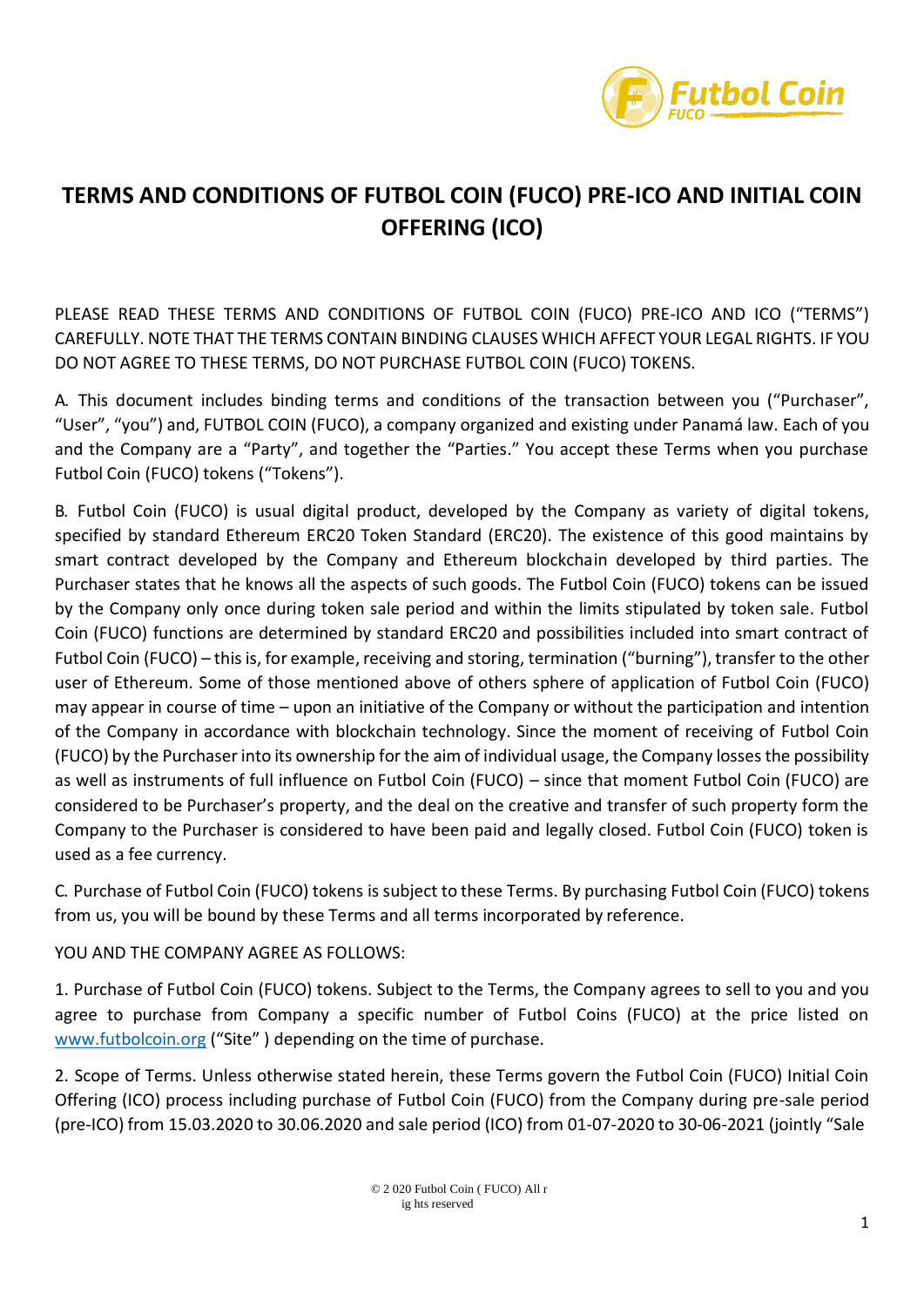

Period") or until a hard cap is reached, whichever is sooner ("Hard Cap"). Any payment received by the Company after the end of the Sale Period will be accepted only if it was originated during the Sale Period. Company may request to provide evidence of payment from Purchaser. The Company has the right to enter into agreement with any of Purchasers on special conditions (including commercial conditions) which may be different from those stipulated by these Terms.

3. Purchase Procedure. Purchase procedure for Futbol Coin (FUCO) including payment and distribution, is described in detail on the Site.

4. Terms and Conditions of Futbol Coin (FUCO). Also, the Futbol Coin (FUCO) terms and conditions are located at Site, which terms are incorporated herein by reference.

5. Cancellation; Refusal of Purchase Requests. The purchase of Futbol Coin (FUCO) from the Company is final upon the distribution of Futbol Coin (FUCO) tokens and there will be no refunds or cancellations except as specifically provided in these Terms. The Company reserves the right to cancel any Futbol Coin (FUCO) purchase or refuse any purchase requests at Company's sole discretion for any reason. In such case, Company will issue a refund in the same form of payments as was made by you and to the same wallet address, where your funds were transferred from. We may deduct the Transaction Cost and Gas Fee from the refund amount, if any.

6. Refunds in case the soft-cap is not reached. If the Soft Cap of Futbol Coin ICO is not reached within the specified time period, users will be able to receive a refund of 75% of the original investment amount by clicking on button "Refund", filling the Refund Form and following the steps to claim it. In such case, Company will issue a refund in Tether (USDT) to the same wallet address the investor provided to receive the Futbol Coin tokens. We may deduct the Transaction Cost and Gas Price from the refund amount, if any.

7. Acknowledgment and Assumption of Risks. You acknowledge and agree that by purchasing, owning, and using Futbol Coin (FUCO) tokens, you expressly acknowledge and assume the following risks:

(a) Risk of Losing Access to Futbol Coin (FUCO) tokens due to Loss of Private Key(s), Custodial Error, or Your Error. Any errors or malfunctions caused by or otherwise related to the digital wallet or vault you choose to receive and store Futbol Coin (FUCO) tokens, including your own failure to properly maintain or use such digital wallet or vault, may also result in the loss of your Futbol Coin (FUCO) tokens. Additionally, your failure to precisely follow the proceduresfor buying and receiving Futbol Coin (FUCO) tokens, including, forinstance, if you provide an incorrect personal wallet address, or provides an address that is not ERC-20 compatible, may result in the loss of your Futbol Coin (FUCO) tokens.

(b) Risks Associated with the Ethereum Protocol. Because the Futbol Coin (FUCO) tokens are based on the Ethereum protocol, any malfunction, breakdown or abandonment of the Ethereum protocol may have a material adverse effect on Futbol Coin (FUCO). Moreover, advances in cryptography, or technical advances such as the development of quantum computing, could present risks to the Futbol Coin (FUCO), including the utility of the Futbol Coin (FUCO) tokens, by rendering ineffective the cryptographic consensus mechanism that underpins the Ethereum protocol.

(c) Risk of Mining Attacks. As with other decentralized cryptographic tokens based on the Ethereum protocol, Futbol Coin (FUCO) tokens are susceptible to attacks by minersin the course of validating Futbol Coin (FUCO)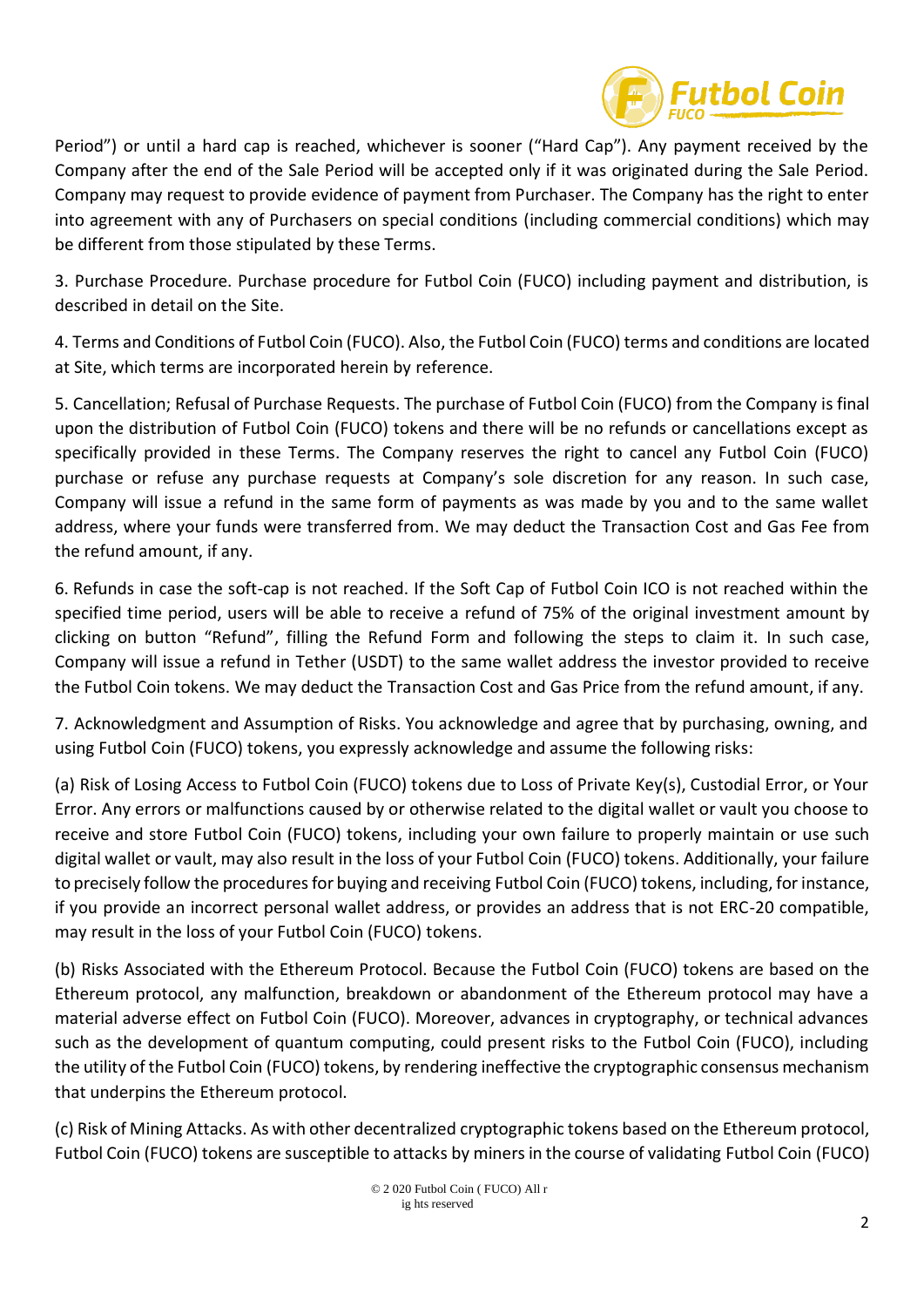

transactions on the Ethereum blockchain, including, but not limited to, double-spend attacks, majority mining power attacks, and selfish mining attacks. Any successful attacks present a risk to Futbol Coin (FUCO) tokens, including, but not limited to, accurate execution and recording of transactions involving Futbol Coin (FUCO) tokens.

(d) Risk of Hacking and Security Weaknesses. Hackers or other malicious groups or organizations may attempt to interfere with the Site or the Futbol Coin (FUCO) tokens in a variety of ways, including, but not limited to, malware attacks, denial of service attacks, consensus-based attacks, Sybil attacks, smurfing and spoofing.

(e) Risks Associated with Markets for Futbol Coin (FUCO) tokens. If secondary trading of Futbol Coin (FUCO) tokens is facilitated by third-party exchanges, such exchanges may be relatively new and subject to little or no regulatory oversight, making them more susceptible to fraud or manipulation. Furthermore, to the extent that third parties do ascribe an external exchange value to Futbol Coin (FUCO) tokens (e.g., as denominated in a digital or fiat currency), such value may be extremely volatile and diminish to zero.

(f) Risk of Uninsured Losses. Unlike bank accounts or accounts at some other financial institutions, Futbol Coin (FUCO) tokens are uninsured unless you specifically obtain private insurance to insure them. Thus, in the event of loss of Futbol Coin (FUCO) tokens or loss of utility value, there is no public insurer or private insurance arranged by the initiator to offer recourse to you.

(g) Risks Associated with Uncertain Regulations and Enforcement Actions. The regulatory status of Futbol Coin (FUCO) and distributed ledger technology is unclear or unsettled in many jurisdictions. It is difficult to predict how or whether regulatory agencies may apply existing regulations with respect to such technology and its applications, including Futbol Coin (FUCO) tokens. It is likewise difficult to predict how or whether legislatures or regulatory agencies may implement changes to law or regulations affecting distributed ledger technology and its applications. Regulatory actions could negatively impact over Futbol Coin (FUCO) in various ways, including, for purposes of illustration only, through a determination that the purchase, sale and delivery of the Futbol Coin (FUCO) tokens constitutes unlawful activity or that the Futbol Coin (FUCO) tokens are a regulated instrument that require registration or licensing of those instruments or some or all of the parties involved in the purchase, sale and delivery thereof.

(h) Risks Arising from Taxation. Tax treatment and characterization of Futbol Coin (FUCO) is uncertain. You must seek your own tax advice in connection with purchasing Futbol Coin (FUCO) tokens, which may result in adverse tax consequences to you, including withholding taxes, income taxes, indirect taxes and tax reporting requirements.

(i) Risks Arising from Lack of Governance Rights. Because Futbol Coin (FUCO) confer no governance rights of any kind with respect to the Company and the owner of the Platform, all decisions involving the Platform or the Company itself will be made by the Company and the owner of the Platform at their sole discretion, including but not limited to, decisions to discontinue the Platform, to create and sell more Futbol Coin (FUCO) tokens for use in the Platform, or to sell or liquidate the Company. These decisions could adversely affect the Platform and the utility of any Futbol Coin (FUCO) tokens you own.

© 2 020 Futbol Coin ( FUCO) All r (j) Risks Associated with Lack of Information. Purchasers may not be able to obtain all information it would want regarding the Company, the Futbol Coin (FUCO) tokens, the Platform, or the Futbol Coin (FUCO) ICO on a timely basis or at all. It is possible that Purchasers may not be aware on a timely basis of material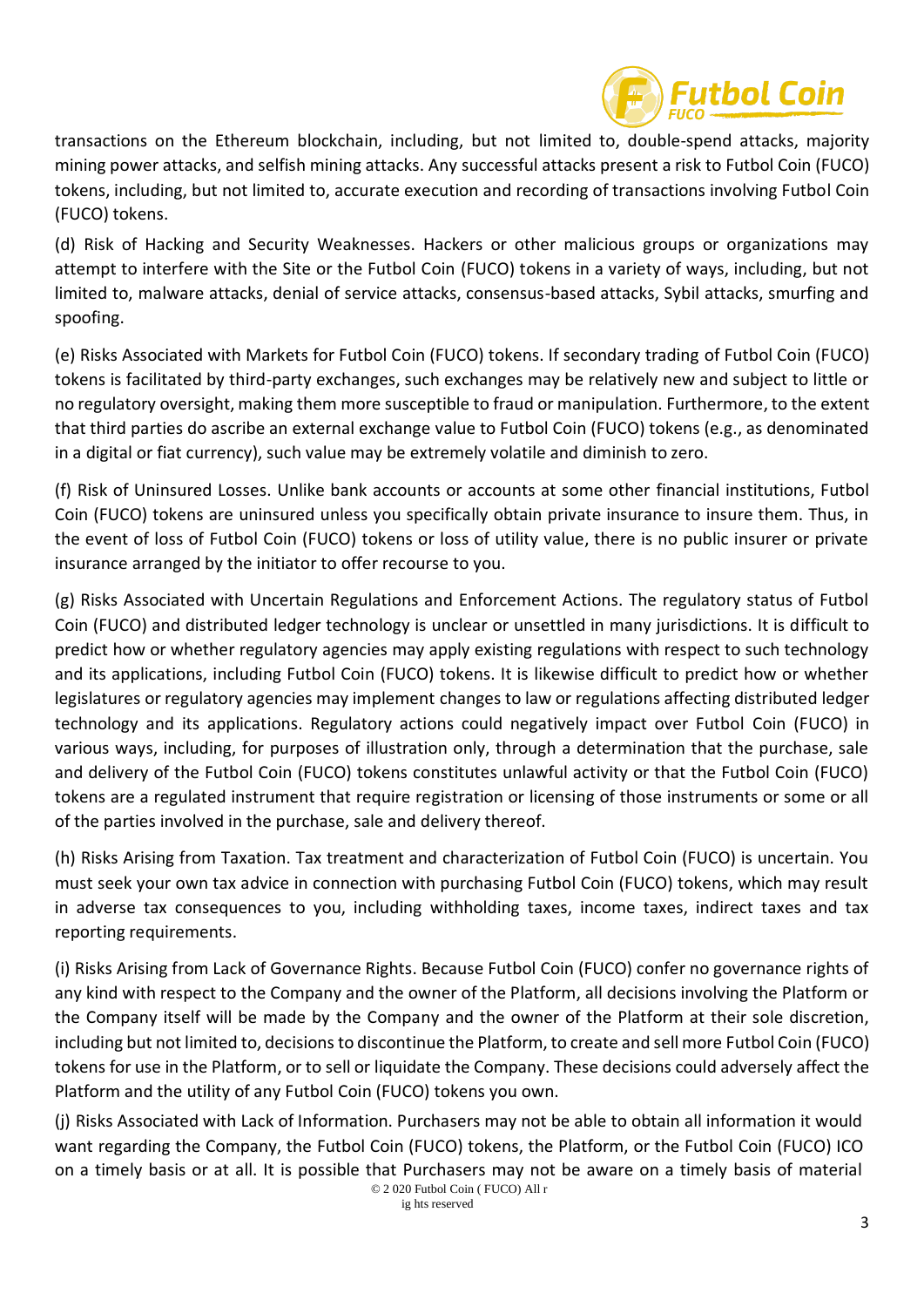

adverse changes that have occurred. While the Company has made efforts to use open-source development for the Futbol Coin (FUCO) tokens, this information may be highly technical by nature. As a result of these difficulties, as well as other uncertainties, Purchasers may not have accurate or accessible information about the Platform.

(k) Risks Associated with Transfer Restrictions. The Futbol Coin (FUCO) tokens have not been registered under the U.S. Securities Act of 1933, as amended (the "Securities Act"), the securities laws of any state of or the securities laws of any other jurisdiction and therefore cannot be offered, sold, pledged or otherwise transferred, except as described in the section entitled "Transfer Restrictions" in these Terms. These restrictions may adversely impact your ability to resell the Futbol Coin (FUCO) tokens or the price at which you may be able to resell them, if at all. Futbol Coin (FUCO) tokens are not redeemable at the option of the holder and holders of Futbol Coin (FUCO) will not have the right to withdraw their capital. It is not contemplated that Futbol Coin (FUCO) will ever be registered. Each Purchaser must represent that it will only sell or transfer its Futbol Coin (FUCO) tokens in accordance with the restrictions set forth under ''Transfer Restrictions" in these Terms and in a manner permitted by applicable laws and regulations. Consequently, Purchasers must be prepared to bear the risk of an investment in Futbol Coin (FUCO) tokens for an extended period of time.

(l) Unanticipated Risks. Cryptographic tokens such as Futbol Coin (FUCO) tokens are a new technology. In addition to the risks included above, there are other risks associated with your purchase, possession, and use of the Futbol Coin (FUCO) tokens, including unanticipated risks. Such risks may further materialize as unanticipated variations or combinations of the risks discussed above. NONE OF THE INFORMATION PRESENTED ABOVE IS INTENDED TO FORM A BASIS FOR ANY INVESTMENT DECISION, AND NO SPECIFIC RECOMMENDATIONS ARE INTENDED. THE COMPANY EXPRESSLY DISCLAIMS ANY AND ALL RESPONSIBILITY FOR ANY DIRECT OR CONSEQUENTIAL LOSS OR DAMAGE OF ANY KIND WHATSOEVER ARISING DIRECTLY OR INDIRECTLY FROM: (I) RELIANCE ON ANY INFORMATION CONTAINED IN THESE TERMS, (II) ANY ERROR, OMISSION OR INACCURACY IN ANY SUCH INFORMATION, OR (III) ANY ACTION RESULTING FROM SUCH INFORMATION.

8. Representations and Warranties. In connection with the purchase of Futbol Coin (FUCO) tokens, you represent to Company the following:

(a) You are aware of the terms and conditions of Futbol Coin (FUCO) and have acquired sufficient information about the Futbol Coin (FUCO) tokens to reach an informed and knowledgeable decision to acquire the Futbol Coin (FUCO) tokens.

(b) You have sufficient understanding of cryptographic tokens, token storage mechanisms (such as token wallets), and blockchain technology to understand the terms of these Terms and to appreciate the risks and implications of purchasing the Futbol Coin (FUCO) tokens.

(c) You understand that Futbol Coin (FUCO) confer only the rights described in these Terms and Conditions, and confer no other rights of any form with respect to the Company, including, but not limited to, any ownership, distribution, redemption, liquidation, proprietary (including all forms of intellectual property), or other financial or legal rights.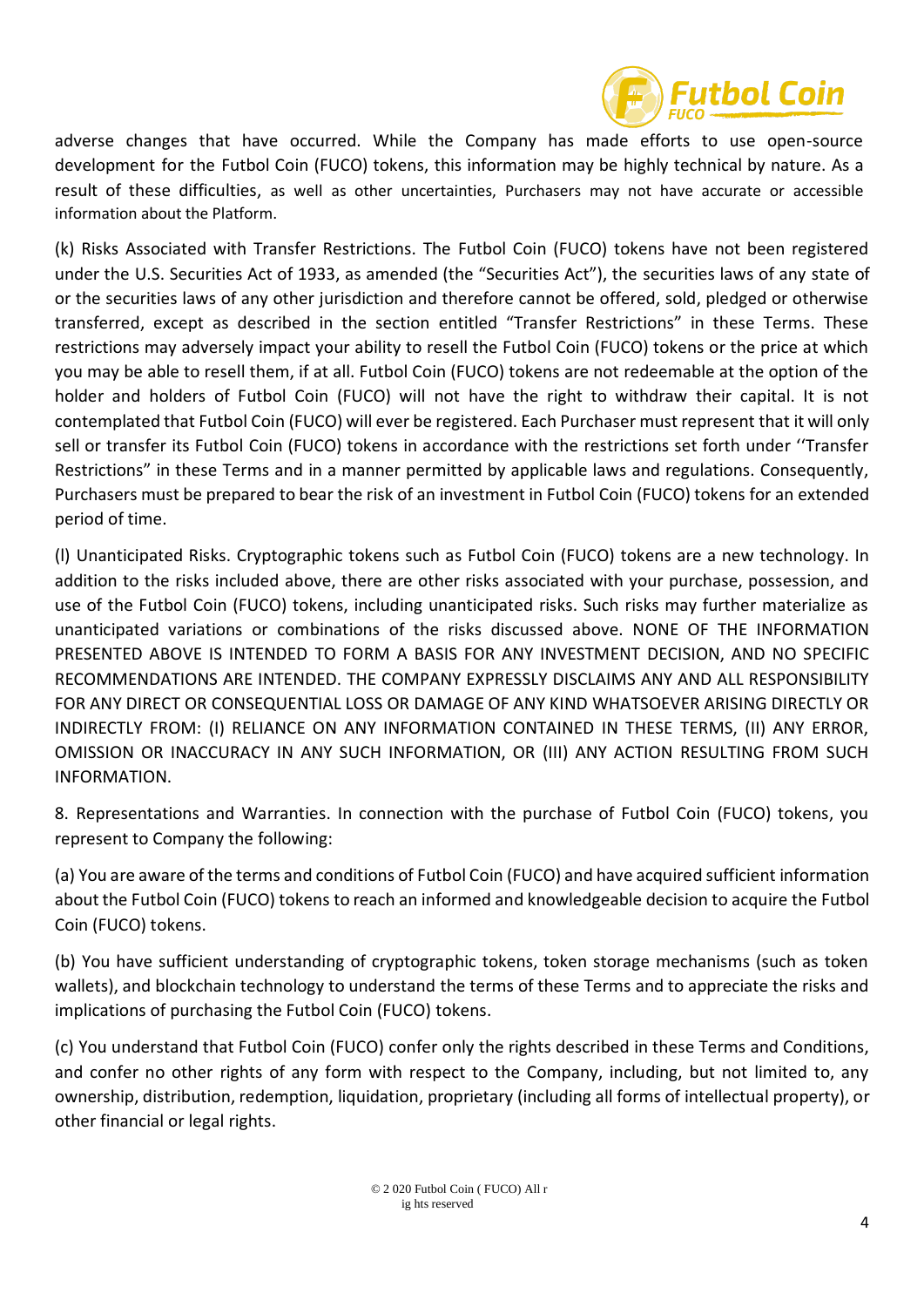

(d) You shall not purchase Futbol Coin (FUCO) tokens for any uses or purposes other than to use Futbol Coin (FUCO) as provided in the White Paper and these Terms, including, but not limited to, any investment, speculative or other financial purposes.

(e) YOU UNDERSTAND THAT FUTBOL COIN (FUCO) TOKENS ARE NOT DIGITAL CURRENCY, SECURITY, COMMODITY OR ANY OTHER KIND OF FINANCIAL INSTRUMENT AND HAVE NOT BEEN REGISTERED UNDER THE SECURITIES LAW OF PANAMÁ, THE SECURITIES ACT AND SECURITIES LAWS OF ANY STATE OF THE UNITED STATES OR THE SECURITIES LAWS OF ANY OTHER COUNTRY, INCLUDING THE SECURITIES LAWS OF ANY JURISDICTION IN WHICH PURCHASER IS RESIDENT.

(f) You have satisfied yourself as to the full observance of the laws of your jurisdiction in connection with any invitation to purchase the Futbol Coin (FUCO) tokens or any use of these Terms, including the legal requirements within its jurisdiction for the purchase of the Futbol Coin (FUCO) tokens, (ii) any foreign exchange restrictions applicable to such purchase, and (iii) any governmental or other consents that may need to be obtained.

(g) Your purchase, payment for, and continued beneficial ownership of the Futbol Coin (FUCO) tokens will not violate any applicable laws of your jurisdiction.

(h) You shall comply with any applicable tax obligations in all relevant jurisdiction arising from the purchase of Futbol Coin (FUCO) tokens.

(i) You understand that Site these Terms, as well as White Paper, can be translated into several languages, but only the information placed in English shall bound the Parties of this Terms. Versions of websites and documents translated into other languages are for informational purposes only.

(j) You understand that you shall be guided by that version of White Paper which is put on Site at the moments of Futbol Coin (FUCO) tokens purchase or later.

(k) If you are purchasing Tokens on behalf of any entity, you are authorized to accept these Terms on such entity's behalf and that such entity will be responsible for breach of these Terms by you or any other employee or agent of such entity (references to "you" in these Terms refer to you and such entity,jointly).

(l) You understand that the Company cannot comply with the requirements of all the jurisdictions worldwide while doing business. If any provisions of this document break or to transgress or to violate the law to which Purchaser is subjected to, then Purchaser's jurisdiction law shall prevail. The Purchaser entering into relationship with the Company shall oblige its jurisdiction law.

9. Indemnification.

(a) To the fullest extent permitted by applicable law, you shall indemnify, defend and hold harmless Company and Company's respective past, present and future employees, officers, directors, contractors, consultants, equity holders, suppliers, vendors, service providers, parent companies, subsidiaries, affiliates, agents, representatives, predecessors, successors and assigns ("Company Parties") from and against all claims, demands, actions, damages, losses, costs and expenses (including attorneys' fees) that arise from or relate to: (i) purchase or use of Futbol Coin (FUCO) tokens, (ii) your responsibilities or obligations under these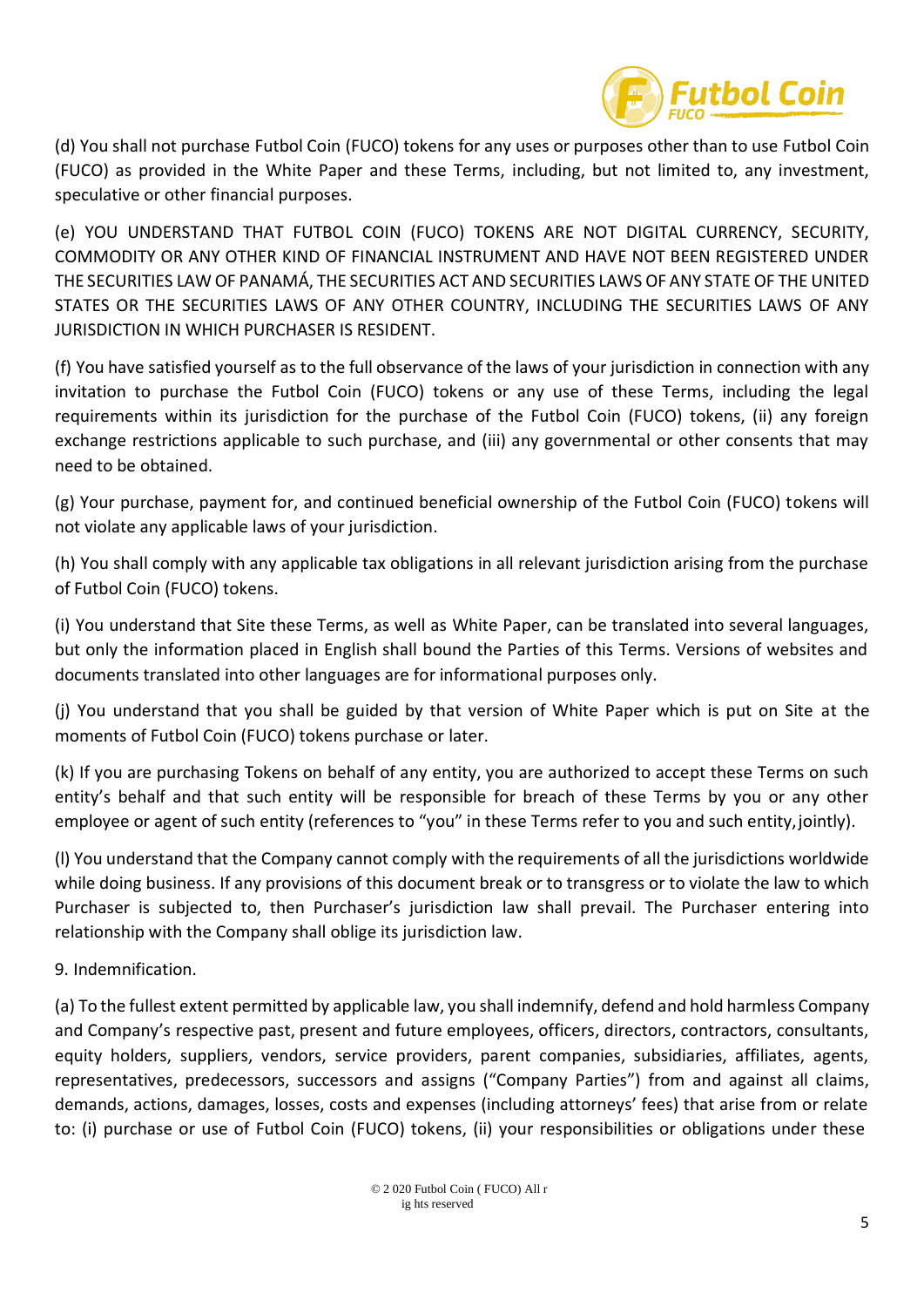

Terms, (iii) your breach of these Terms, or (iv) your violation of any rights of any other person or entity, and (v) your violation of any laws.

(b) Company reserves the right to exercise sole control over the defence, at your expense, of any claim subject to indemnification under Section 8(a). This indemnity is in addition to, and not in lieu of, any other indemnities set forth in a written agreement between you and Company.

## 10. Disclaimers.

(A) TO THE FULLEST EXTENT PERMITTED BY APPLICABLE LAW AND EXCEPT AS OTHERWISE SPECIFIED IN WRITING BY COMPANY, (A) FUTBOL COIN (FUCO) TOKENS ARE SOLD ON AN "AS IS" AND "AS AVAILABLE" BASIS WITHOUT WARRANTIES OF ANY KIND, AND WE EXPRESSLY DISCLAIM ALL IMPLIED WARRANTIES AS TO FUTBOL COIN TOKENS, INCLUDING, WITHOUT LIMITATION, IMPLIED WARRANTIES OF MERCHANTABILITY, FITNESS FOR A PARTICULAR PURPOSE, TITLE AND NONINFRINGEMENT;

(B) COMPANY DOES NOT REPRESENT OR WARRANT THAT FUTBOL COIN (FUCO) TOKENS ARE RELIABLE, CURRENT OR ERROR-FREE, MEET PURCHASER'S REQUIREMENTS, OR THAT DEFECTS IN FUTBOL COIN (FUCO) WILL BE CORRECTED; AND

(C) COMPANY CANNOT AND DOES NOT REPRESENT OR WARRANT THAT FUTBOL COIN (FUCO) OR THE DELIVERY MECHANISM FOR FUTBOL COIN (FUCO) TOKENS ARE FREE OF VIRUSES OR OTHER HARMFUL COMPONENTS.

(D) Some jurisdictions do not allow the exclusion of certain warranties or disclaimer of implied terms in contracts with consumers, so some or all of the exclusions of warranties and disclaimers in this Section may not apply to you.

11. Limitation of Liability.

(a) TO THE FULLEST EXTENT PERMITTED BY APPLICABLE LAW: (i) IN NO EVENT WILL COMPANY OR ANY OF THE COMPANY PARTIES BE LIABLE FOR ANY INDIRECT, SPECIAL, INCIDENTAL, CONSEQUENTIAL, OR EXEMPLARY DAMAGES OF ANY KIND (INCLUDING, BUT NOT LIMITED TO, WHERE RELATED TO LOSS OF REVENUE, INCOME OR PROFITS, LOSS OF USE OR DATA, OR DAMAGES FOR BUSINESS INTERRUPTION) ARISING OUT OF OR IN ANY WAY RELATED TO THE SALE OR USE OF FUTBOL COIN (FUCO) TOKENS OR OTHERWISE RELATED TO THESE TERMS, REGARDLESS OF THE FORM OF ACTION, WHETHER BASED IN CONTRACT, TORT (INCLUDING, BUT NOT LIMITED TO, SIMPLE NEGLIGENCE, WHETHER ACTIVE, PASSIVE OR IMPUTED), OR ANY OTHER LEGAL OR EQUITABLE THEORY (EVEN IF THE PARTY HAS BEEN ADVISED OF THE POSSIBILITYOF SUCH DAMAGES AND REGARDLESS OF WHETHER SUCH DAMAGES WERE FORESEEABLE); AND (ii) IN NO EVENT WILL THE AGGREGATE LIABILITY OF COMPANY AND THE COMPANY PARTIES (JOINTLY), WHETHER IN CONTRACT, WARRANTY, TORT (INCLUDING NEGLIGENCE, WHETHER ACTIVE, PASSIVE OR IMPUTED), OR OTHER THEORY, ARISING OUT OF OR RELATING TO THESE TERMS OR THE USE OF OR INABILITY TO USE FUTBOL COIN (FUCO) TOKENS, EXCEED THE AMOUNT YOU PAY TO THE COMPANY FOR FUTBOL COIN (FUCO) TOKENS.

(b) Some jurisdictions do not allow the limitation or exclusion of liability for incidental or consequential damages. Accordingly, some of the limitations of this Section may not apply to you.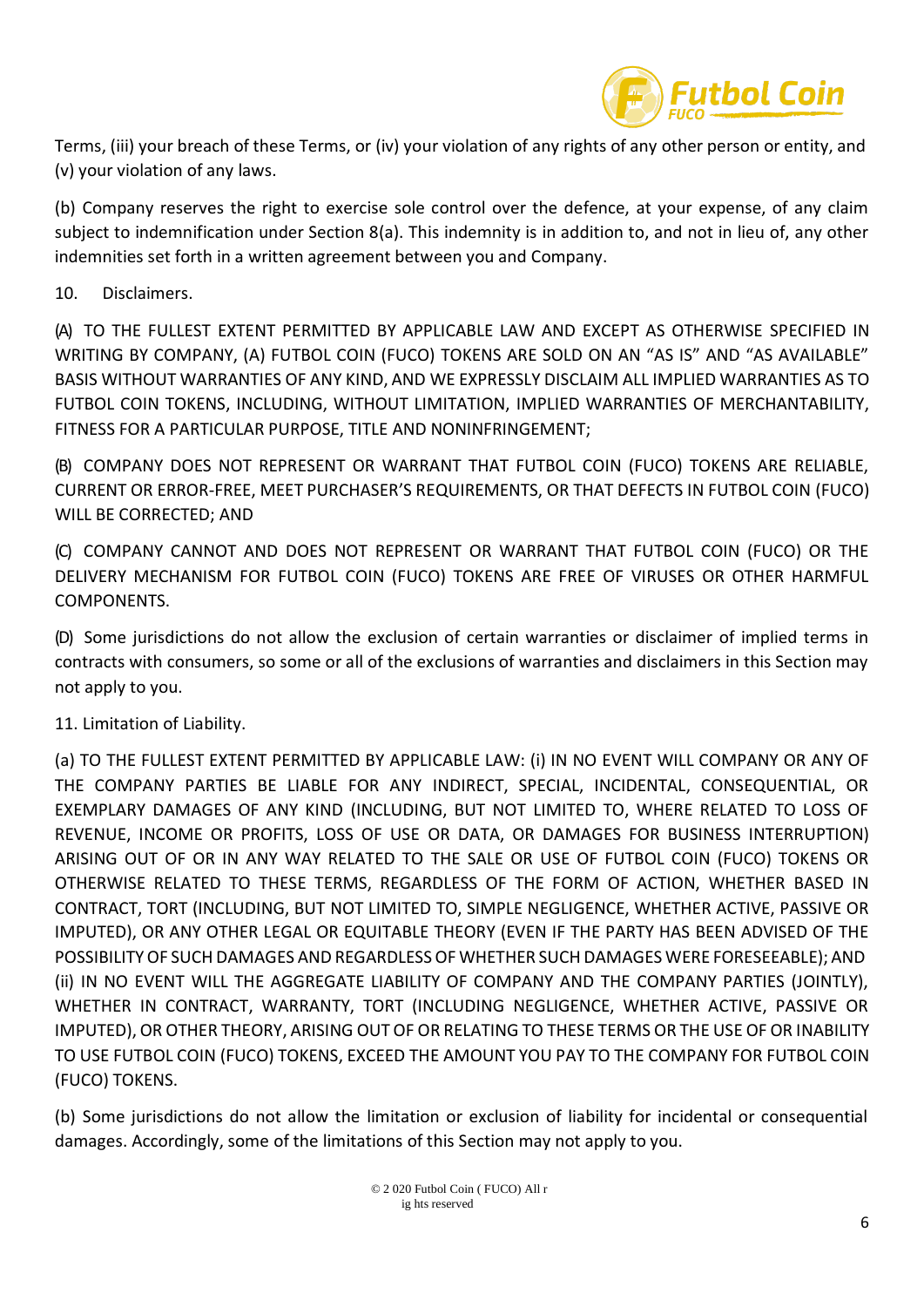

12. Transfer Restrictions.

(a) The issuance and sale of Futbol Coin (FUCO) tokens have not been registered under the Securities Act or any other applicable securities laws and, unless so registered, to the extent the Futbol Coin (FUCO) tokens are deemed to be securities, Futbol Coin (FUCO) tokens may not be offered, sold, pledged or otherwise transferred, including without limitation, within the United States or to or for the account of any U.S. Person, as defined in the Securities Act ("U.S. Person"), except pursuant to an exemption from, or in a transaction not subject to, the registration requirements of the Securities Act and any other applicable securitieslaws.

(b) Each Purchaser will be deemed to represent, warrant, and agree as follows: (i) I am fully in compliance with these Terms. (ii) I am acquiring Futbol Coin (FUCO) tokens solely for my own account and not as nominee or custodian for another person or entity. (iii) I am not: (A) a U.S. Person; (B) acquiring Futbol Coin (FUCO) tokens as nominee or custodian for another person or entity; (C) executing the application for purchasing Futbol Coin (FUCO) tokens within the United States; or (D) acting on behalf of a trust which has any beneficiaries or trustees that are U.S. Persons (iv) I did not acquire and will not transfer any Futbol Coin (FUCO) within the United States of America, its territories or possessions (jointly "United States" ). (v) I did not engage (except as specifically authorized by the Company) and will not engage in any activity relating to the sale of Futbol Coin (FUCO) tokens in the United States. (vi) the acquisition Futbol Coin (FUCO) tokens under these Terms and further use or transfer of Futbol Coin (FUCO) tokens do not violate the laws of my jurisdiction.

## 13. Release.

To the fullest extent permitted by applicable law, you release Company and the Company Parties from responsibility, liability, claims, demands and/or damages(actual and consequential) of every kind and nature, known and unknown (including, but not limited to, claims of negligence), arising out of or related to disputes between you and the acts or omissions of third parties. You expressly waive any rights you may have under statute or common law principles that would otherwise limit the coverage of this release to include only those claims, which you may know or suspect to exist in your favour at the time of agreeing to thisrelease.

14. Governing Law. The validity, interpretation, construction and performance of these Terms, and all acts and transactions pursuant hereto and the rights and obligations of the parties hereto shall be governed, construed and interpreted in accordance with the laws of Panamá, without giving effect to principles of conflicts of law.

15. Dispute Resolution; Arbitration. PLEASE READ THE FOLLOWING SECTION CAREFULLY BECAUSE IT REQUIRES YOU TO ARBITRATE CERTAIN DISPUTES AND FUTBOL COIN (FUCO) AIMS WITH COMPANY AND LIMITS THE MANNER IN WHICH YOU CAN SEEK RELIEF FROM COMPANY.

(a) The law of the Panamá shall apply to these Terms.

(b) All disputes arising from these Terms will be settled by the negotiations of the parties.